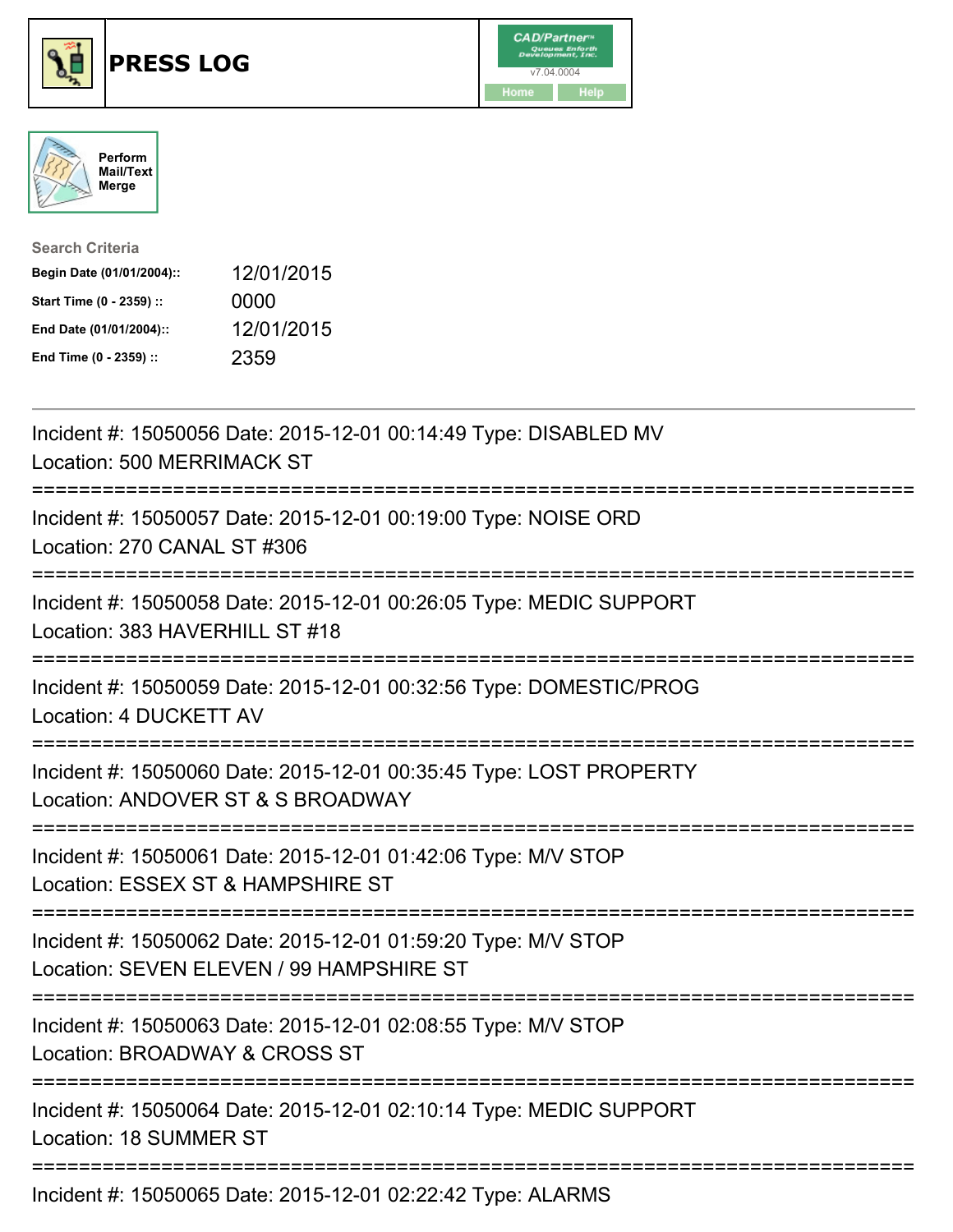| Location: C + D AUTO GLASS / 21 WEST ST                                                                                          |
|----------------------------------------------------------------------------------------------------------------------------------|
| Incident #: 15050066 Date: 2015-12-01 02:32:23 Type: B&E/MV/PAST<br>Location: 273 S UNION ST                                     |
| Incident #: 15050067 Date: 2015-12-01 02:36:42 Type: DISTURBANCE<br>Location: 968 ESSEX ST                                       |
| Incident #: 15050068 Date: 2015-12-01 02:51:42 Type: M/V STOP<br>Location: 447SW6 N PARISH RD                                    |
| Incident #: 15050069 Date: 2015-12-01 02:58:28 Type: M/V STOP<br>Location: ESSEX ST & LINDEN ST                                  |
| Incident #: 15050070 Date: 2015-12-01 03:02:59 Type: TOW/REPOSSED<br>Location: 581YC6 / 25 SPRINGFIELD ST                        |
| ----------------------<br>Incident #: 15050071 Date: 2015-12-01 03:09:09 Type: ALARMS<br>Location: DOMINOS PIZZA / 58 S BROADWAY |
| Incident #: 15050072 Date: 2015-12-01 03:42:05 Type: M/V STOP<br>Location: CONGRESS ST & ENDICOTT ST                             |
| Incident #: 15050073 Date: 2015-12-01 04:38:40 Type: DISTURBANCE<br>Location: 35 BROOK ST                                        |
| Incident #: 15050074 Date: 2015-12-01 05:13:36 Type: DISTURBANCE<br>Location: 35 BROOK ST                                        |
| Incident #: 15050075 Date: 2015-12-01 05:39:40 Type: NOISE ORD<br>Location: 290 HOWARD ST #REAR                                  |
| Incident #: 15050076 Date: 2015-12-01 06:14:35 Type: LARCENY/MV/PROG<br>Location: 83 ALLSTON ST                                  |
| Incident #: 15050077 Date: 2015-12-01 06:29:55 Type: ALARMS<br>Location: NECCO / 45 FRANKLIN ST                                  |
| Incident #: 15050078 Date: 2015-12-01 06:41:51 Type: STOL/MV/PAS<br>Location: 83 ALLSTON ST                                      |
| Incident #: 15050079 Date: 2015-12-01 07:02:21 Type: ALARMS                                                                      |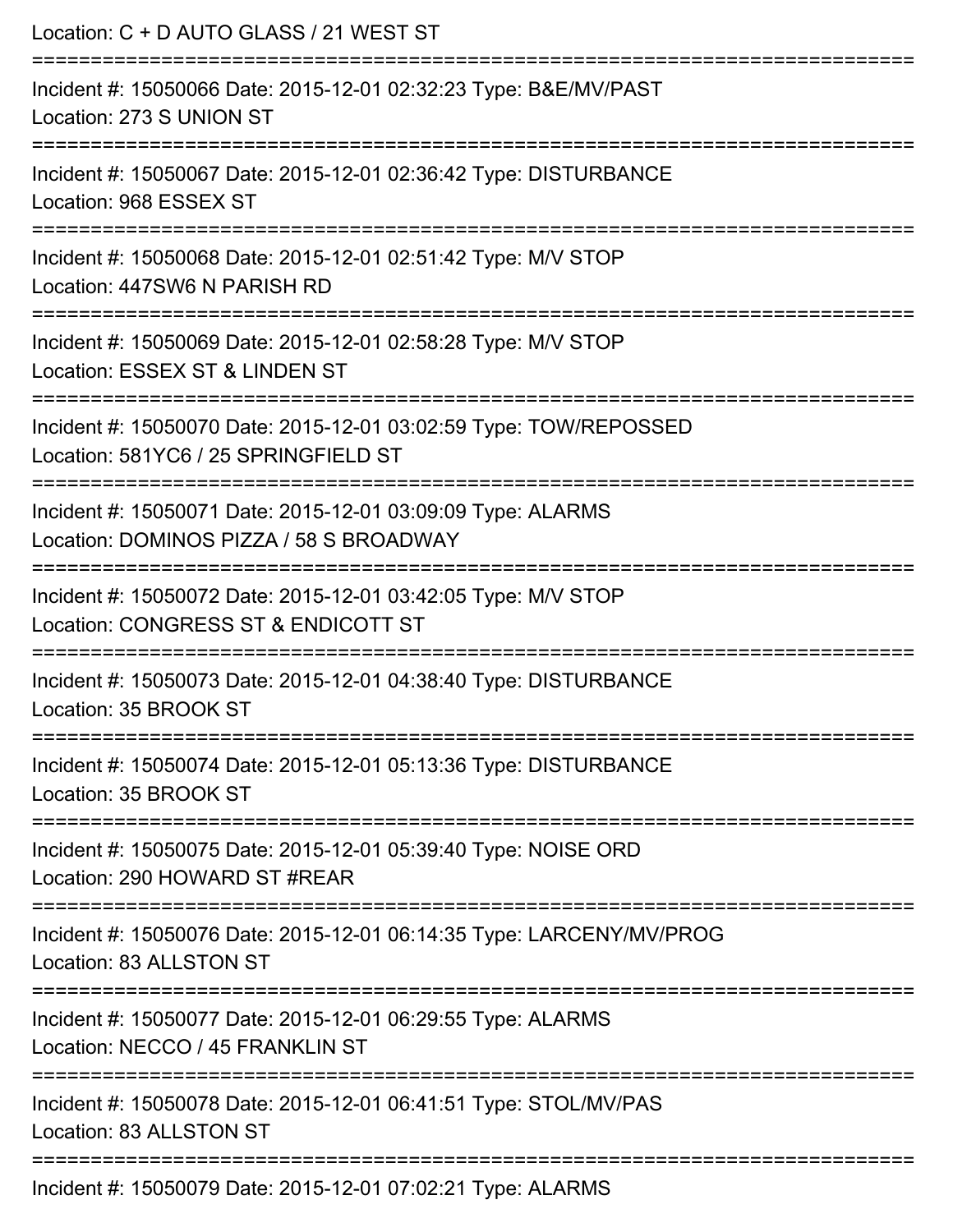| Incident #: 15050080 Date: 2015-12-01 07:22:04 Type: PARK & WALK<br>Location: BROADWAY & HAVERHILL ST              |
|--------------------------------------------------------------------------------------------------------------------|
| Incident #: 15050081 Date: 2015-12-01 07:22:39 Type: M/V STOP<br>Location: HAVERHILL ST & MAY ST                   |
| Incident #: 15050082 Date: 2015-12-01 07:28:16 Type: ALARMS<br>Location: POLISH-AMERICAN CLUB / 23 MONMOUTH ST     |
| Incident #: 15050083 Date: 2015-12-01 07:49:00 Type: M/V STOP<br>Location: ANDOVER ST & BEACON ST                  |
| Incident #: 15050084 Date: 2015-12-01 07:50:51 Type: TOW/REPOSSED<br>Location: 789YC2 / 44 BRADFORD ST             |
| Incident #: 15050085 Date: 2015-12-01 07:52:32 Type: M/V STOP<br>Location: INMAN ST & S BROADWAY                   |
| Incident #: 15050086 Date: 2015-12-01 07:59:48 Type: M/V STOP<br>Location: NEWTON ST & SALEM ST                    |
| Incident #: 15050087 Date: 2015-12-01 08:30:21 Type: MEDIC SUPPORT<br>Location: 6 BAILEY ST                        |
| Incident #: 15050088 Date: 2015-12-01 08:50:12 Type: M/V STOP<br>Location: BROADWAY & COMMON ST                    |
| Incident #: 15050089 Date: 2015-12-01 09:00:40 Type: MV/BLOCKING<br>Location: 145 UNION ST                         |
| Incident #: 15050090 Date: 2015-12-01 09:07:22 Type: LIC PLATE STO<br>Location: 8 WILLOUGHBY ST                    |
| Incident #: 15050091 Date: 2015-12-01 09:12:24 Type: AUTO ACC/NO PI<br>Location: ELDER SERVICES / 280 MERRIMACK ST |
| Incident #: 15050092 Date: 2015-12-01 09:19:09 Type: MEDIC SUPPORT<br>Location: 6 GORHAM ST                        |
| Incident #: 15050093 Date: 2015-12-01 09:24:18 Type: TRESPASSING                                                   |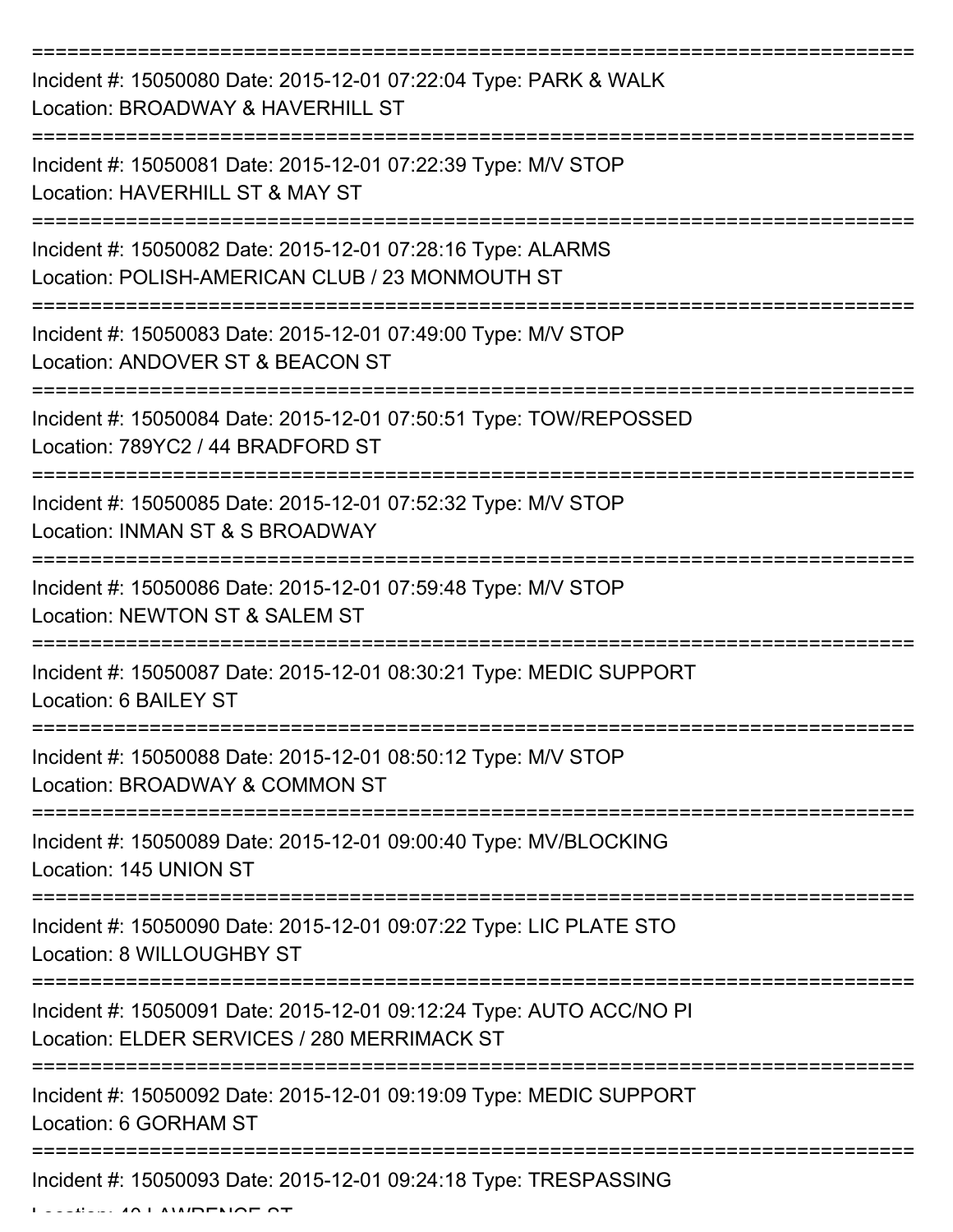| Incident #: 15050094 Date: 2015-12-01 09:37:57 Type: SUS PERS/MV<br>Location: 6 CLIFTON ST               |
|----------------------------------------------------------------------------------------------------------|
| Incident #: 15050095 Date: 2015-12-01 09:41:43 Type: SPECIAL CHECK<br>Location: 15 UNION ST              |
| Incident #: 15050096 Date: 2015-12-01 09:51:43 Type: PARK & WALK<br>Location: BRADFORD ST & BROADWAY     |
| Incident #: 15050097 Date: 2015-12-01 10:00:52 Type: MAL DAMAGE<br>Location: ARLINGTON ST & HAMPSHIRE ST |
| Incident #: 15050098 Date: 2015-12-01 10:09:58 Type: MAL DAMAGE<br>Location: 290 SALEM ST                |
| Incident #: 15050099 Date: 2015-12-01 10:24:24 Type: GENERAL SERV<br>Location: 65 UNION ST               |
| Incident #: 15050100 Date: 2015-12-01 10:29:10 Type: LARCENY/PAST<br>Location: 130 WEST ST               |
| Incident #: 15050101 Date: 2015-12-01 10:29:38 Type: RECOV/STOL/MV<br>Location: 123 OLIVE AV             |
| Incident #: 15050102 Date: 2015-12-01 10:32:21 Type: SUS PERS/MV<br>Location: PARKER ST & SPRINGFIELD ST |
| Incident #: 15050103 Date: 2015-12-01 10:33:36 Type: SUS PERS/MV<br>Location: BROADWAY & CONCORD ST      |
| Incident #: 15050104 Date: 2015-12-01 10:37:04 Type: SUS PERS/MV<br>Location: CANAL ST & UNION ST        |
| Incident #: 15050105 Date: 2015-12-01 10:51:29 Type: TRESPASSING<br>Location: 40 LAWRENCE ST             |
| Incident #: 15050106 Date: 2015-12-01 11:00:46 Type: TOW OF M/V<br>Location: AMESBURY ST & LEBANON ST    |
| Incident #: 15050107 Date: 2015-12-01 11:27:49 Type: M/V STOP                                            |

Location: ESSEY ST & WINTED ST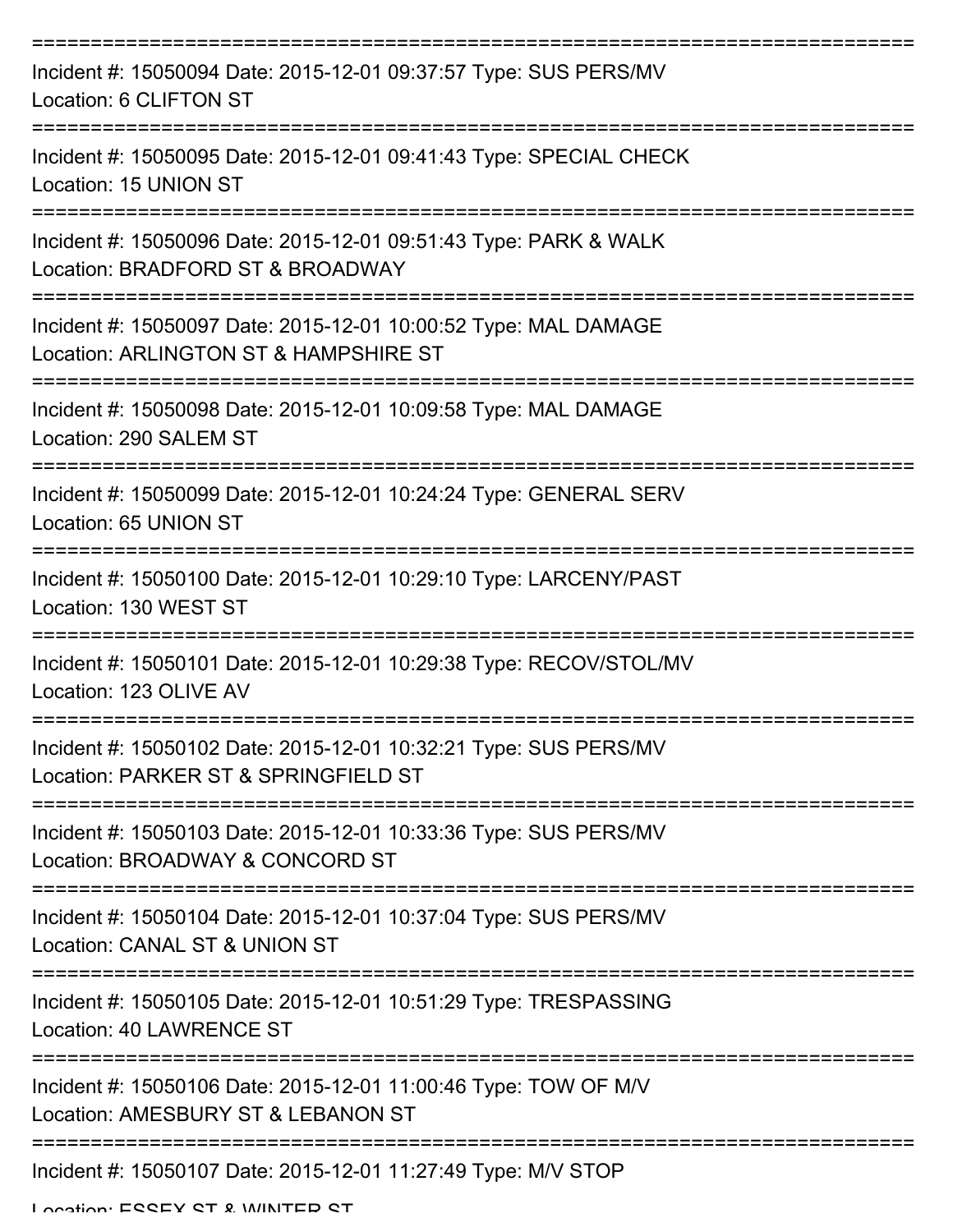| Incident #: 15050108 Date: 2015-12-01 11:29:15 Type: M/V STOP<br><b>Location: 280 MERRIMACK ST</b>                 |
|--------------------------------------------------------------------------------------------------------------------|
| Incident #: 15050109 Date: 2015-12-01 11:33:11 Type: CONFIS PROP<br>Location: 205 BROADWAY                         |
| Incident #: 15050110 Date: 2015-12-01 11:39:12 Type: STOL/MV/PAS<br>Location: 43 PERRY AV                          |
| Incident #: 15050111 Date: 2015-12-01 11:45:45 Type: AUTO ACC/PI<br>Location: HAVERHILL ST & WHITE ST              |
| Incident #: 15050112 Date: 2015-12-01 11:52:01 Type: TOW OF M/V<br><b>Location: 295 MERRIMACK ST</b>               |
| Incident #: 15050113 Date: 2015-12-01 12:03:35 Type: KEEP PEACE<br>Location: 66 WEARE ST                           |
| Incident #: 15050114 Date: 2015-12-01 12:50:55 Type: LARCENY/PAST<br>Location: SANTANDER BANK / 460 S/UNION ST     |
| :================<br>Incident #: 15050115 Date: 2015-12-01 12:54:51 Type: SUS PERS/MV<br>Location: 140 FARNHAM ST  |
| Incident #: 15050116 Date: 2015-12-01 12:55:24 Type: COURT DOC SERVE<br>Location: 15 SPRINGFIELD ST                |
| Incident #: 15050117 Date: 2015-12-01 13:28:32 Type: SUS PERS/MV<br>Location: BERKELEY ST & SWAN ST                |
| Incident #: 15050118 Date: 2015-12-01 13:30:37 Type: LARCENY/PAST<br>Location: EL RINCON DOMINICANO / 773 ESSEX ST |
| Incident #: 15050119 Date: 2015-12-01 13:32:13 Type: B&E/PAST<br>Location: 15 BUSWELL ST                           |
| Incident #: 15050120 Date: 2015-12-01 13:46:25 Type: NOTIFICATION<br>Location: 196 MAPLE ST #1                     |
| Incident #: 15050121 Date: 2015-12-01 14:07:17 Type: AUTO ACC/NO PI<br>Location: 396 WINTHROP AV                   |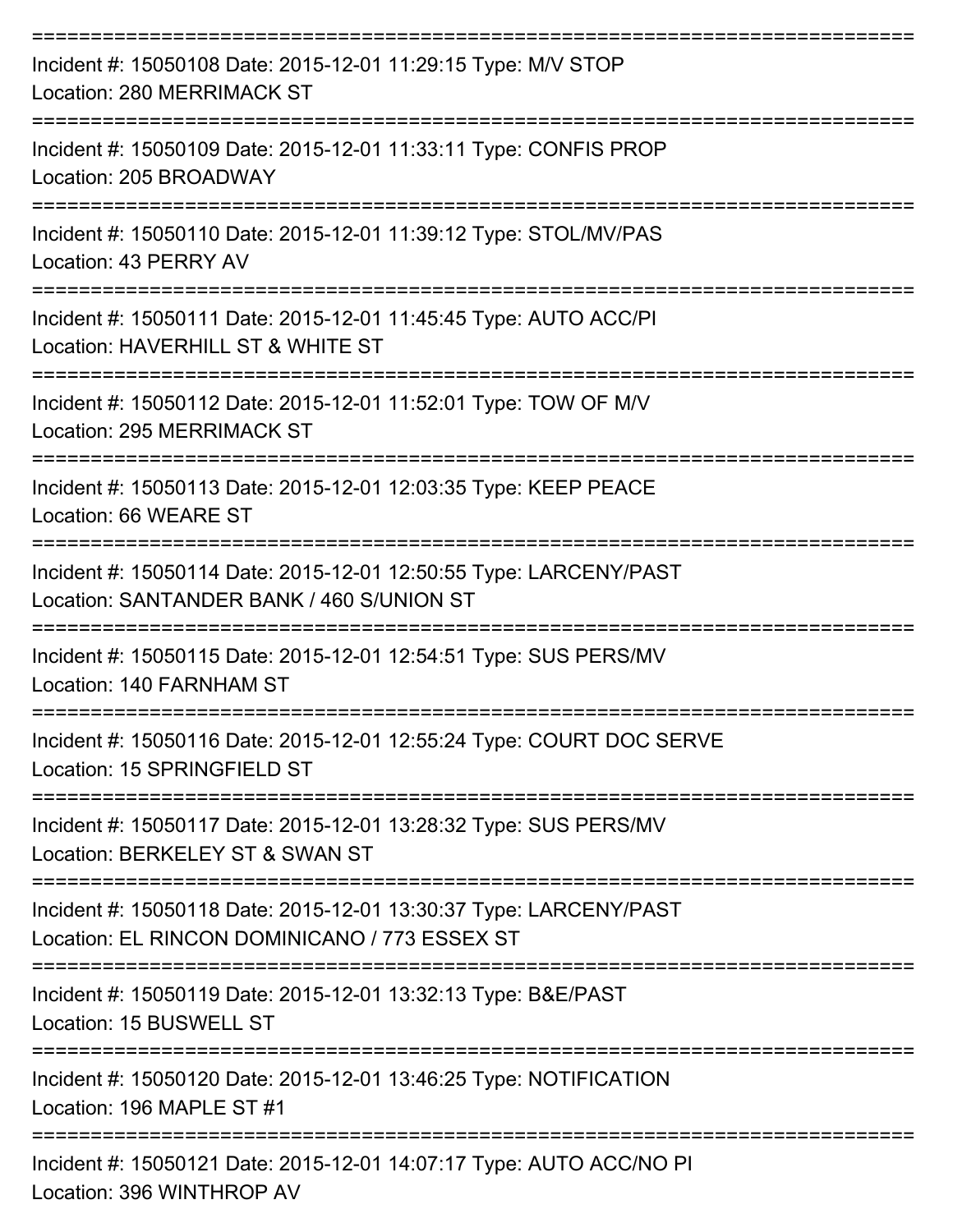| Incident #: 15050122 Date: 2015-12-01 14:08:50 Type: NEIGHBOR PROB<br>Location: 100 BENNINGTON ST                                      |
|----------------------------------------------------------------------------------------------------------------------------------------|
| ===================================<br>Incident #: 15050123 Date: 2015-12-01 14:18:17 Type: INVESTIGATION<br>Location: 73 CAMBRIDGE ST |
| Incident #: 15050124 Date: 2015-12-01 14:28:48 Type: ASSIST FIRE<br>Location: 31 WASHINGTON ST                                         |
| Incident #: 15050125 Date: 2015-12-01 14:29:49 Type: SUS PERS/MV<br>Location: JACKSON ST & SUMMER ST<br>============================   |
| Incident #: 15050126 Date: 2015-12-01 14:38:30 Type: CK WELL BEING<br>Location: 3 STEVENS ST #1                                        |
| Incident #: 15050127 Date: 2015-12-01 14:51:40 Type: MEDIC SUPPORT<br>Location: 23 BRUCE ST FL 2ND                                     |
| Incident #: 15050128 Date: 2015-12-01 14:56:35 Type: COURT DOC SERVE<br>Location: 21 E HAVERHILL ST FL 2                               |
| Incident #: 15050129 Date: 2015-12-01 14:59:57 Type: DRUG VIO<br>Location: JACKSON ST & KNOX ST                                        |
| Incident #: 15050130 Date: 2015-12-01 15:01:09 Type: COURT DOC SERVE<br>Location: 232 E HAVERHILL ST                                   |
| Incident #: 15050131 Date: 2015-12-01 15:13:35 Type: SEX OFF. PAST<br>Location: 523 S UNION ST                                         |
| Incident #: 15050132 Date: 2015-12-01 15:16:48 Type: DOMESTIC/PROG<br>Location: 542 ANDOVER ST FL 3                                    |
| Incident #: 15050133 Date: 2015-12-01 15:26:06 Type: COURT DOC SERVE<br>Location: 44 BELMONT ST                                        |
| Incident #: 15050134 Date: 2015-12-01 15:29:38 Type: MEDIC SUPPORT<br>Location: 23 BRUCE ST                                            |
| Incident #: 15050137 Date: 2015-12-01 15:41:15 Type: COURT DOC SERVE<br>Location: 55 BRUCE ST                                          |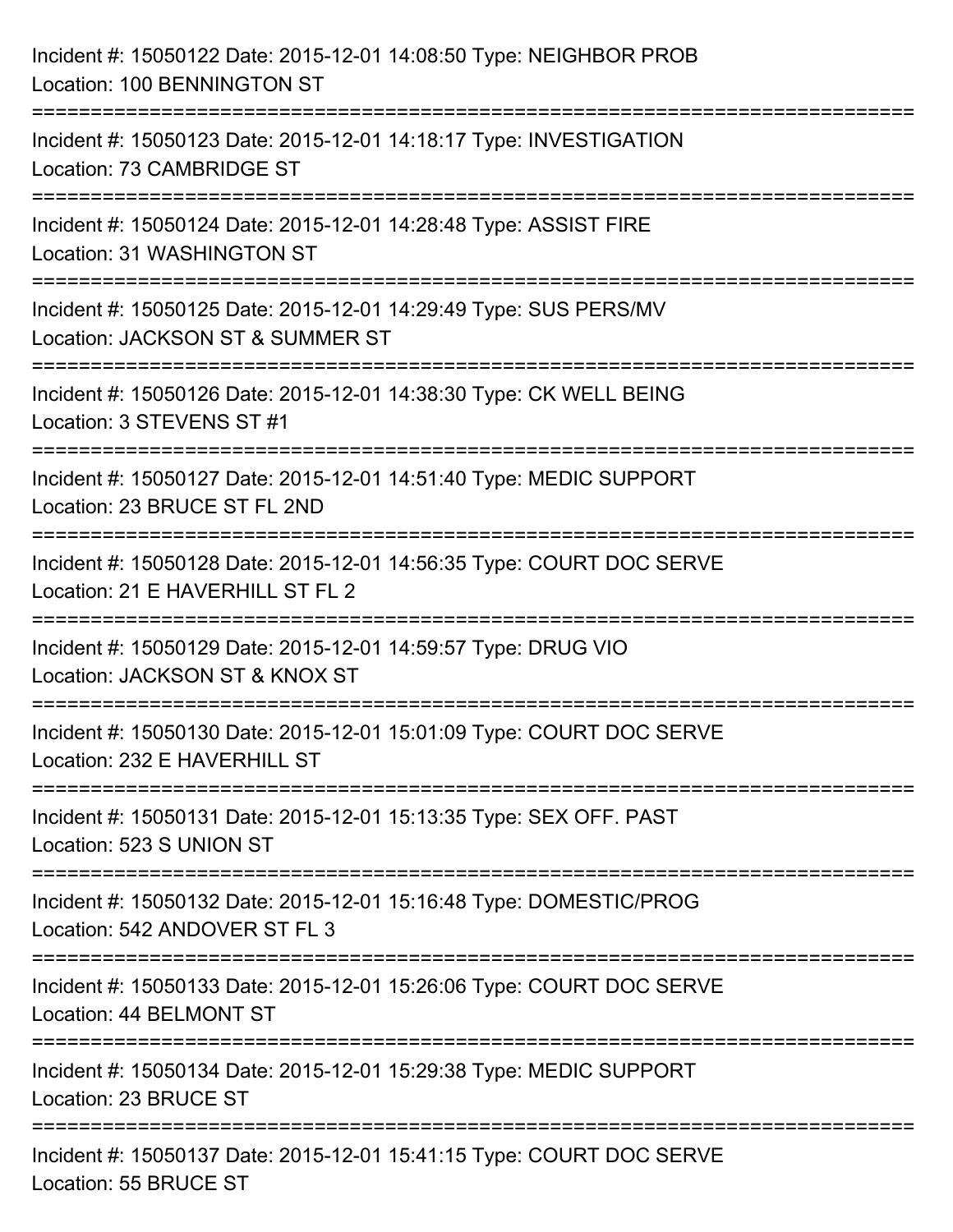| Incident #: 15050135 Date: 2015-12-01 15:41:25 Type: TOW OF M/V<br>Location: 210 SARATOGA ST                                                  |
|-----------------------------------------------------------------------------------------------------------------------------------------------|
| ====================================<br>Incident #: 15050136 Date: 2015-12-01 15:41:56 Type: COURT DOC SERVE<br>Location: 55 BRUCE ST #1 FL 1 |
| Incident #: 15050138 Date: 2015-12-01 15:49:59 Type: TOW OF M/V<br>Location: 120 TRENTON ST                                                   |
| Incident #: 15050139 Date: 2015-12-01 15:52:55 Type: ASSSIT OTHER PD<br>Location: 20 HOLTON ST                                                |
| Incident #: 15050140 Date: 2015-12-01 16:09:04 Type: AUTO ACC/NO PI<br>Location: 224 WINTHROP AV                                              |
| Incident #: 15050142 Date: 2015-12-01 16:15:46 Type: LARCENY/PAST<br>Location: 24 BELMONT ST                                                  |
| Incident #: 15050141 Date: 2015-12-01 16:17:17 Type: 209A/SERVE<br>Location: 187 PARK ST                                                      |
| Incident #: 15050143 Date: 2015-12-01 16:23:02 Type: KEEP PEACE<br>Location: 25 HAMILTON ST                                                   |
| Incident #: 15050144 Date: 2015-12-01 16:29:28 Type: AUTO ACC/NO PI<br>Location: 99 BENNINGTON ST                                             |
| Incident #: 15050145 Date: 2015-12-01 16:40:38 Type: INVESTIGATION<br>Location: 23 BRUCE ST                                                   |
| Incident #: 15050146 Date: 2015-12-01 16:49:46 Type: AUTO ACC/NO PI<br>Location: BROADWAY & FLORENCE ST                                       |
| Incident #: 15050147 Date: 2015-12-01 17:02:25 Type: CK WELL BEING<br>Location: 10 GROVE ST FL 3                                              |
| Incident #: 15050148 Date: 2015-12-01 17:05:37 Type: STOL/MV/PAS<br>Location: M DIAZ / 345 BROADWAY                                           |
| Incident #: 15050149 Date: 2015-12-01 17:07:37 Type: HIT & RUN M/V<br>Location: EXETER ST & PHILLIPS ST                                       |

===========================================================================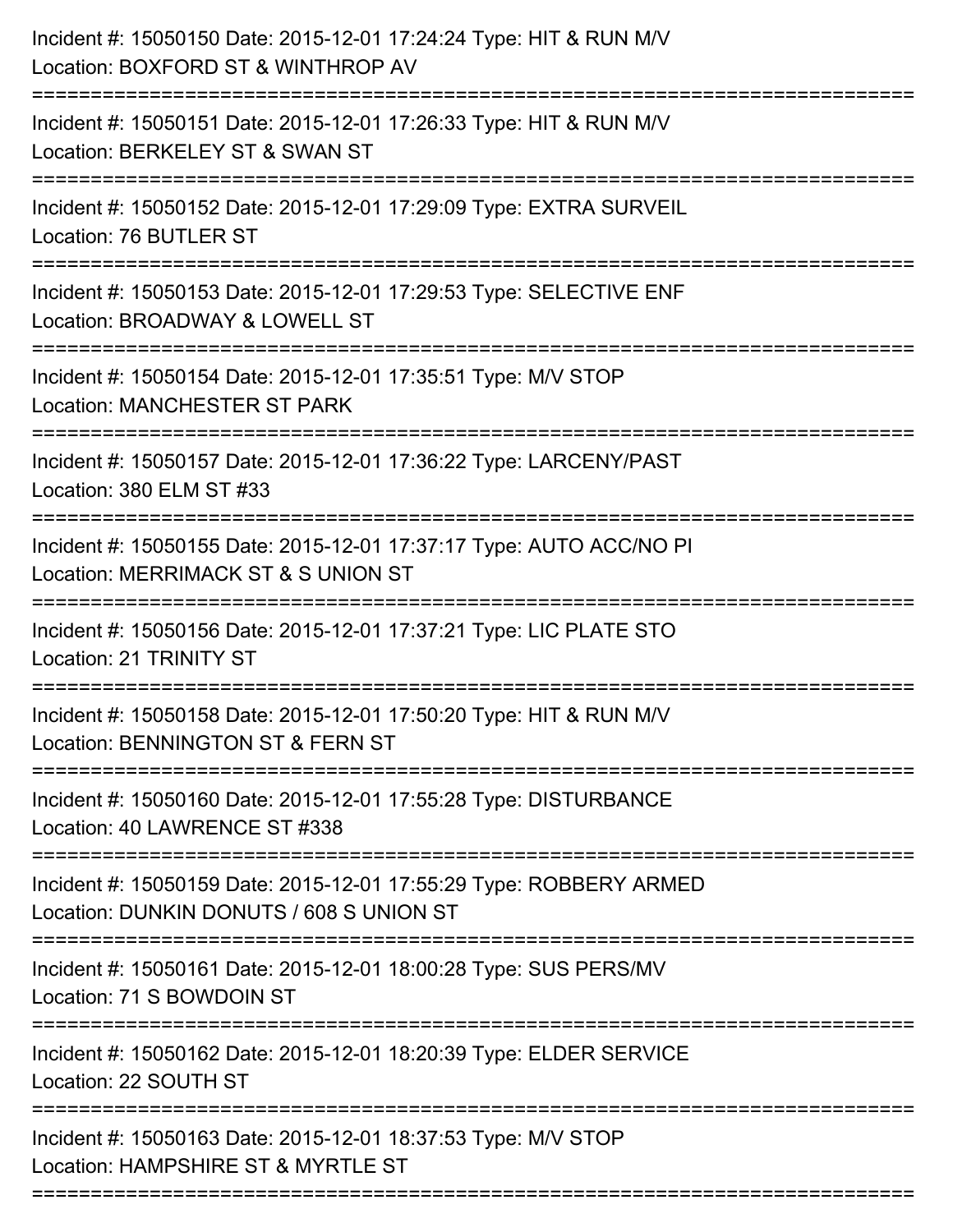Location: COMMON ST & HAMPSHIRE ST =========================================================================== Incident #: 15050165 Date: 2015-12-01 18:57:40 Type: STOL/MV/PAS Location: 365 BROADWAY =========================================================================== Incident #: 15050166 Date: 2015-12-01 18:57:59 Type: M/V STOP Location: BROADWAY & LOWELL ST =========================================================================== Incident #: 15050167 Date: 2015-12-01 19:03:37 Type: SERVE 209A Location: 59 GROTON ST =========================================================================== Incident #: 15050168 Date: 2015-12-01 19:08:55 Type: A&B PAST Location: BROADWAY & ACTON ST =========================================================================== Incident #: 15050169 Date: 2015-12-01 19:20:51 Type: DISABLED MV Location: 600 ESSEX ST =========================================================================== Incident #: 15050170 Date: 2015-12-01 19:26:28 Type: ALARM/BURG Location: MALDONADO RESIDENCE / 15 HOLTON ST =========================================================================== Incident #: 15050171 Date: 2015-12-01 19:34:02 Type: GENERAL SERV Location: MCDONALDS / 50 BROADWAY =========================================================================== Incident #: 15050172 Date: 2015-12-01 19:35:50 Type: SELECTIVE ENF Location: BROADWAY & LOWELL ST =========================================================================== Incident #: 15050173 Date: 2015-12-01 19:37:05 Type: M/V STOP Location: BROADWAY & LOWELL ST =========================================================================== Incident #: 15050174 Date: 2015-12-01 19:38:18 Type: M/V STOP Location: BROADWAY & LOWELL ST =========================================================================== Incident #: 15050175 Date: 2015-12-01 19:40:03 Type: M/V STOP Location: BROADWAY & LOWELL ST =========================================================================== Incident #: 15050176 Date: 2015-12-01 19:40:16 Type: M/V STOP Location: 101 AMESBURY ST =========================================================================== Incident #: 15050177 Date: 2015-12-01 19:40:53 Type: M/V STOP Location: BROADWAY & LOWELL ST ===========================================================================

Incident #: 15050178 Date: 2015 12 01 19:41:57 Type: M/V STOP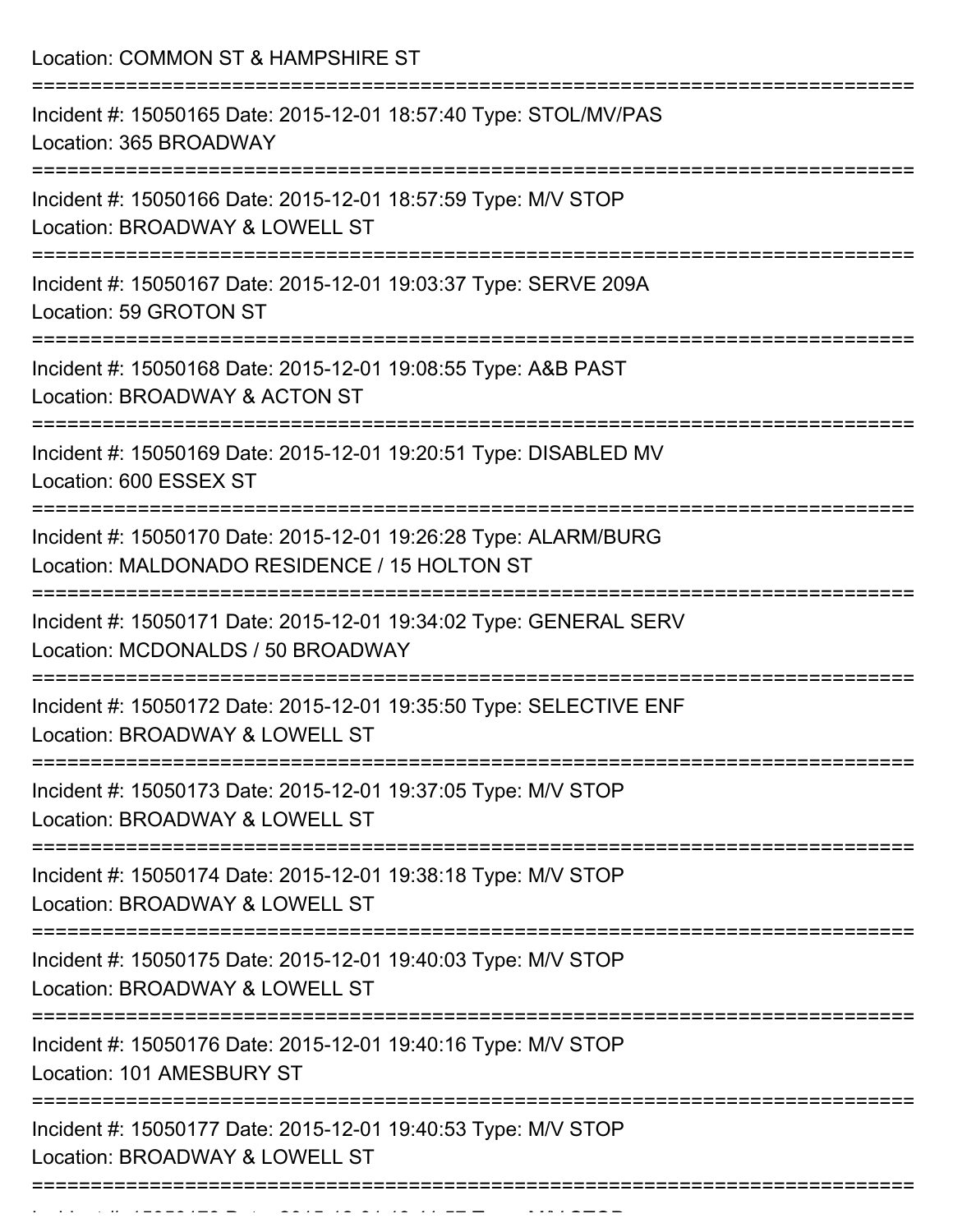Location: BROADWAY & LOWELL ST

| Incident #: 15050179 Date: 2015-12-01 19:42:09 Type: M/V STOP<br>Location: BROADWAY & ESSEX ST                       |
|----------------------------------------------------------------------------------------------------------------------|
| Incident #: 15050181 Date: 2015-12-01 19:42:26 Type: MEDIC SUPPORT<br>Location: 600 BROADWAY #130                    |
| Incident #: 15050180 Date: 2015-12-01 19:42:35 Type: M/V STOP<br>Location: BROADWAY & LOWELL ST                      |
| Incident #: 15050182 Date: 2015-12-01 19:42:59 Type: AUTO ACC/PED<br>Location: 65 MERRIMACK ST                       |
| Incident #: 15050183 Date: 2015-12-01 19:43:24 Type: M/V STOP<br>Location: BROADWAY & LOWELL ST                      |
| Incident #: 15050184 Date: 2015-12-01 19:46:00 Type: GENERAL SERV<br>Location: LAWRENCE HIGH SCHOOL / 70 N PARISH RD |
| Incident #: 15050185 Date: 2015-12-01 19:50:42 Type: FIRE/MV<br>Location: 400 CANAL ST                               |
| Incident #: 15050186 Date: 2015-12-01 19:52:50 Type: ASSSIT AMBULANC<br>Location: 205 BROADWAY                       |
| Incident #: 15050187 Date: 2015-12-01 20:00:56 Type: M/V STOP<br>Location: FRANKLIN ST & LOWELL ST                   |
| Incident #: 15050188 Date: 2015-12-01 20:01:15 Type: SUS PERS/MV<br>Location: 16 WOOD LN                             |
| Incident #: 15050189 Date: 2015-12-01 20:01:33 Type: MEDIC SUPPORT<br>Location: MCDONALDS / 50 BROADWAY              |
| Incident #: 15050190 Date: 2015-12-01 20:06:06 Type: M/V STOP<br>Location: BROADWAY & COMMON ST                      |
| Incident #: 15050191 Date: 2015-12-01 20:24:07 Type: FIRE<br>Location: 57 HIGH ST                                    |
|                                                                                                                      |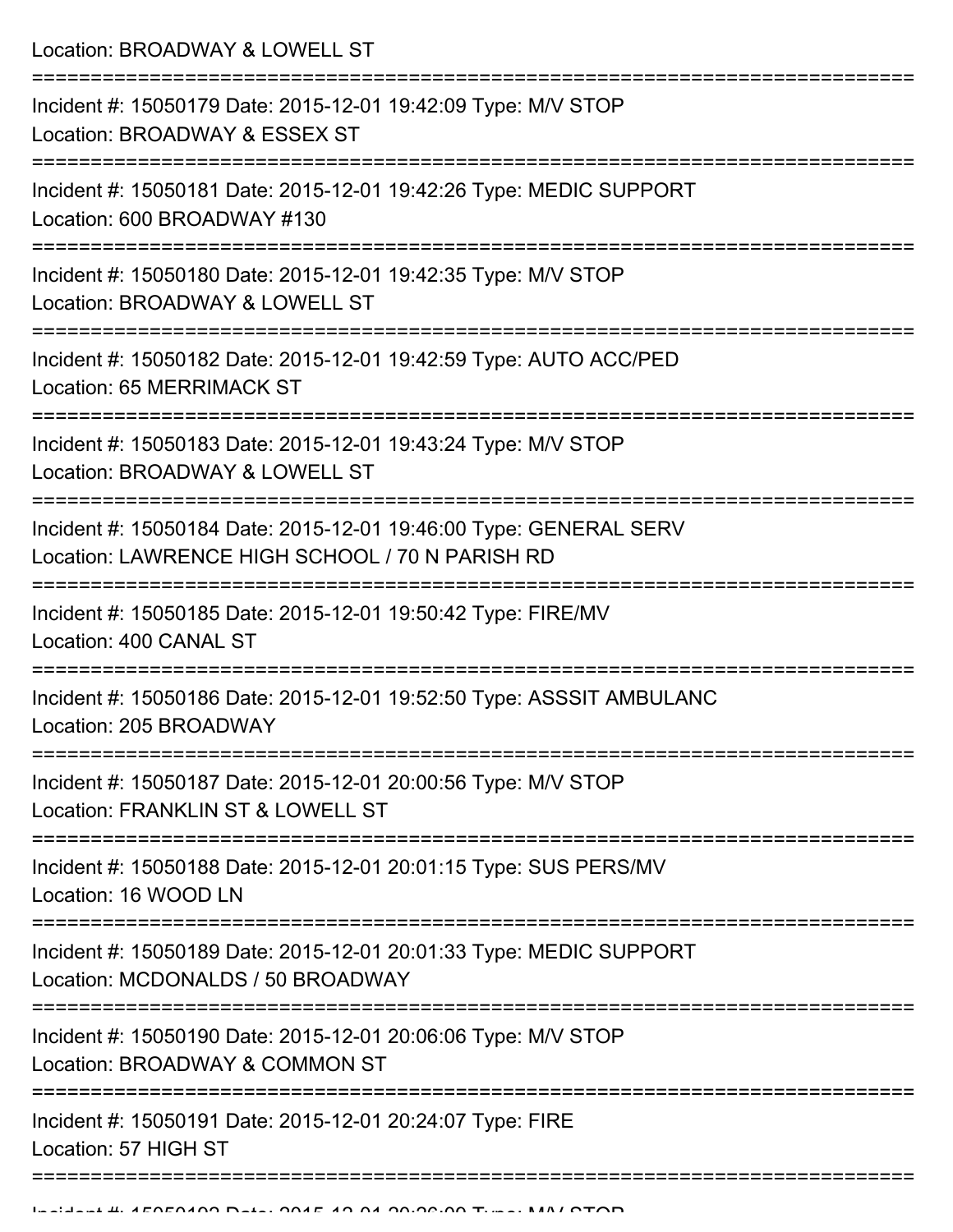| Location: FRANKLIN ST & HAVERHILL ST                                                                   |
|--------------------------------------------------------------------------------------------------------|
| Incident #: 15050193 Date: 2015-12-01 20:37:28 Type: M/V STOP<br>Location: AMESBURY ST & CANAL ST      |
| Incident #: 15050194 Date: 2015-12-01 20:40:08 Type: FIRE<br>Location: 9 RIDGE RD                      |
| Incident #: 15050195 Date: 2015-12-01 20:43:22 Type: M/V STOP<br>Location: 42 LAWRENCE ST              |
| Incident #: 15050196 Date: 2015-12-01 20:44:35 Type: AUTO ACC/NO PI<br>Location: 116 JACKSON ST        |
| Incident #: 15050198 Date: 2015-12-01 20:46:55 Type: CK WELL BEING<br>Location: 30 FARNHAM ST #2       |
| Incident #: 15050197 Date: 2015-12-01 20:48:29 Type: SPECIAL CHECK<br>Location: 72 BUTLER ST           |
| Incident #: 15050199 Date: 2015-12-01 20:51:58 Type: M/V STOP<br>Location: CANAL ST & MARSTON ST       |
| Incident #: 15050200 Date: 2015-12-01 20:52:53 Type: EXTRA SURVEIL<br>Location: 76 BUTLER ST           |
| Incident #: 15050201 Date: 2015-12-01 21:03:52 Type: ALARM/HOLD<br>Location: 105 JACKSON ST            |
| Incident #: 15050202 Date: 2015-12-01 21:16:23 Type: SUS PERS/MV<br>Location: STORROW ST & WOODLAND ST |
| Incident #: 15050203 Date: 2015-12-01 21:18:55 Type: SUS PERS/MV<br>Location: 206 S UNION ST           |
| Incident #: 15050204 Date: 2015-12-01 21:56:41 Type: M/V STOP<br>Location: S BROADWAY & SOUTH ST       |
| Incident #: 15050205 Date: 2015-12-01 22:06:27 Type: UNWANTEDGUEST<br>Location: 177 BAILEY ST          |
| Incident #: 15050206 Date: 2015-12-01 22:21:17 Type: SUS PERS/MV                                       |